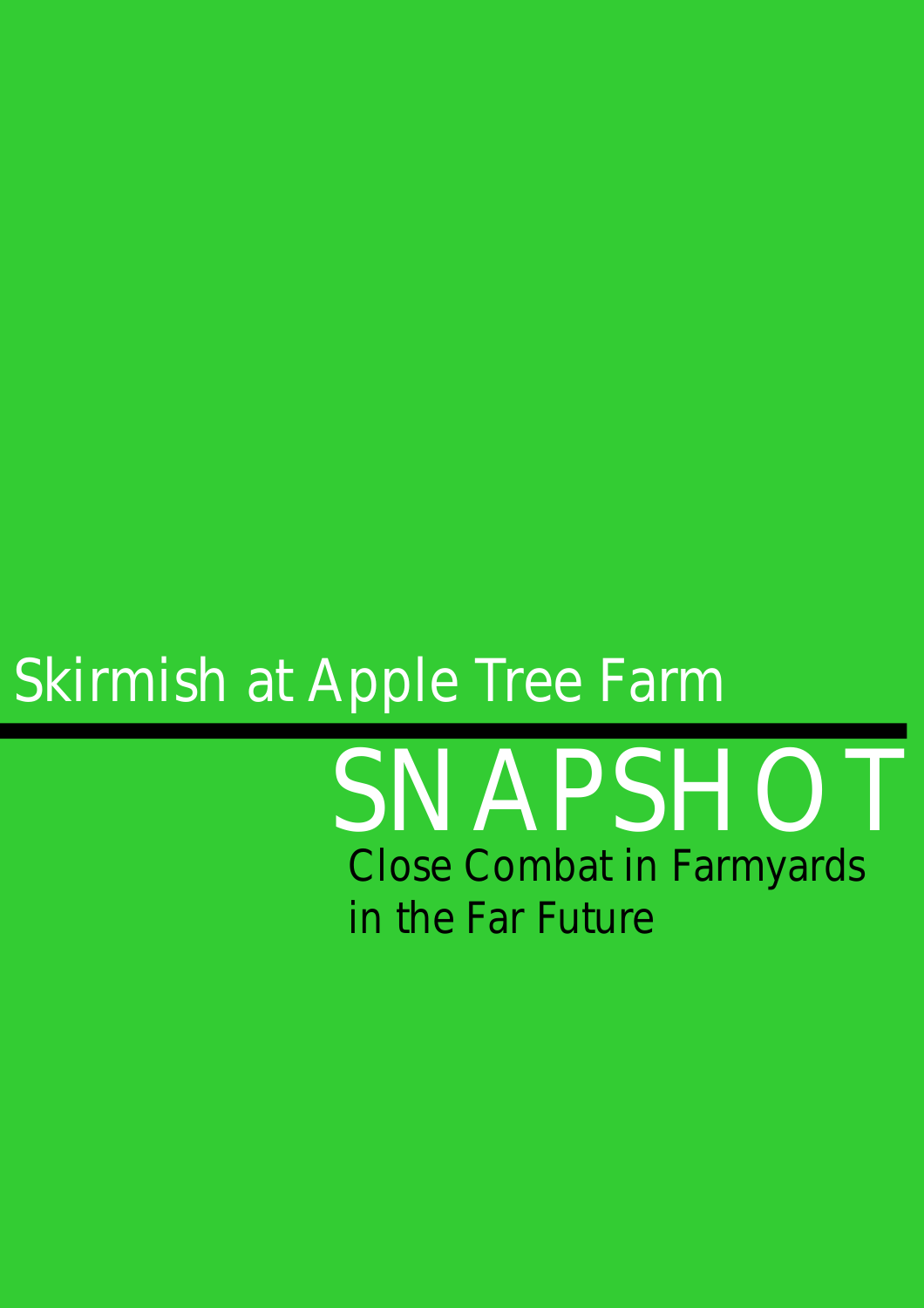### **Skirmish at Apple Tree Farm**

**Traveller Snapshot Scenarios** 

By Ewan Quibell © 2006-2007

#### **Introduction**

 These scenarios came about when one of our friends found she had an old copy of Usborne's "Apple Tree Farm Press-Out Model" and decided to give it to my three year old daughter. Now my daughter loves the Apple Tree Farm stories and thought the model was the best thing since … well the Apple Tree Farm stories. My first thoughts, however, were "Now that looks about right for 25mm". My wife, who was the main builder of the farm, wondered why I came to join in the building with such energy until she saw the cardboard figures I was making in my lunch hour. When I explained I was going to have a skirmish at Apple Tree Farm she was a little startled at first.

#### **Apple Tree Farm and Cardboard Figures**

[Apple Tree Farm](http://www.usborne.co.uk/catalogue/browse.asp?css=1&subject=FA) can be purchased, as a ["Cut-](http://www.amazon.co.uk/exec/obidos/ASIN/0746049099/usbornepublishin)[Out"](http://www.amazon.co.uk/exec/obidos/ASIN/0746049099/usbornepublishin) via [Amazon,](http://www.amazon.co.uk/exec/obidos/ASIN/0746049099/usbornepublishin) and works quite well for Snapshot as the space is relatively confined.

 The Cardboard Figures are by [Patrick Crusiau](http://www.gwindel.eu/index.html) from the [Si-Fi Irregulars,](http://www.gwindel.eu/Ressources/SF-Irregulars.zip) the [X Page,](http://www.gwindel.eu/Ressources/XPage.zip) the [Pulp Page,](http://www.gwindel.eu/Ressources/PulpsPage.zip) and the [Si-Fi Regulars.](http://www.gwindel.eu/Ressources/SFRegulars.zip)

#### **Snapshot Rule Additions**

**Laser Pistol:** A handheld laser weapon that has an internal battery enough for 2 shots, which can also be fed using a back-pack power source compatible with a Laser Carbine's for 75 shots. Recharging of an empty power source require 8 hours connected to a ship's power supply. Length: 100mm. Weight of the Laser Pistol: 200 grams. Weight of the Back-pack power source: 3,000 grams.

# **USBORNE S-OUT MOD** ILLUSTRATED BY STEPHEN CARTWRIGHT

# **Dexterity Requirements**

|                     | Required |    | Advantageous |    |  |
|---------------------|----------|----|--------------|----|--|
|                     | Level    | DМ | Level        | DМ |  |
| <b>Laser Pistol</b> |          | -2 | 10           | +2 |  |

# **Laser Pistol (3D Hits)**

| Nothing |  | Jack |  | Mesh |  | Cloth |  | Reflec |  |                                                                  | Ablat |  | <b>Battle</b> |  |  |
|---------|--|------|--|------|--|-------|--|--------|--|------------------------------------------------------------------|-------|--|---------------|--|--|
|         |  |      |  |      |  |       |  |        |  | CSML CSML CSML CSML CSML CSML CSML                               |       |  |               |  |  |
|         |  |      |  |      |  |       |  |        |  | 6 6 6 7 6 6 6 7 7 7 7 8 7 7 7 8 16 16 16 17 15 15 15 16 14 14 15 |       |  |               |  |  |

**Firing through Wooden Buildings:** Wooden houses don't stop high powered bullets or Laser Beams. Add an additional -1 DM for each wall a bullet passes through if the shot was from a Rifle or above, and it is possible to engage targets through a wooden wall even if you can't see them, however you are effectively shooting blind or with only limited ability to aim, thus an additional -4 DM is imposed for this attack dropping to -2 if the target has shot through a window in the previous turn. Engaging a visible target through a window imposes a -1 DM due to the concealment provided.

**Interior use of Hand Grenades:** Hand grenades exploding inside a building will cause all glass windows to be shattered allowing a better view into the room, in additional to any other damage caused.

**Throwing Hand Grenades Through Windows:** If an individual is attempting to throw a Grenade through a window and misses his dexterity check the Hand Grenade ends up against the wall on the same side as it was thrown. If an individual is on the inside of the wall adjacent to where the Grenade fell add an additional -1 to the hit roll but apply half damage as normal.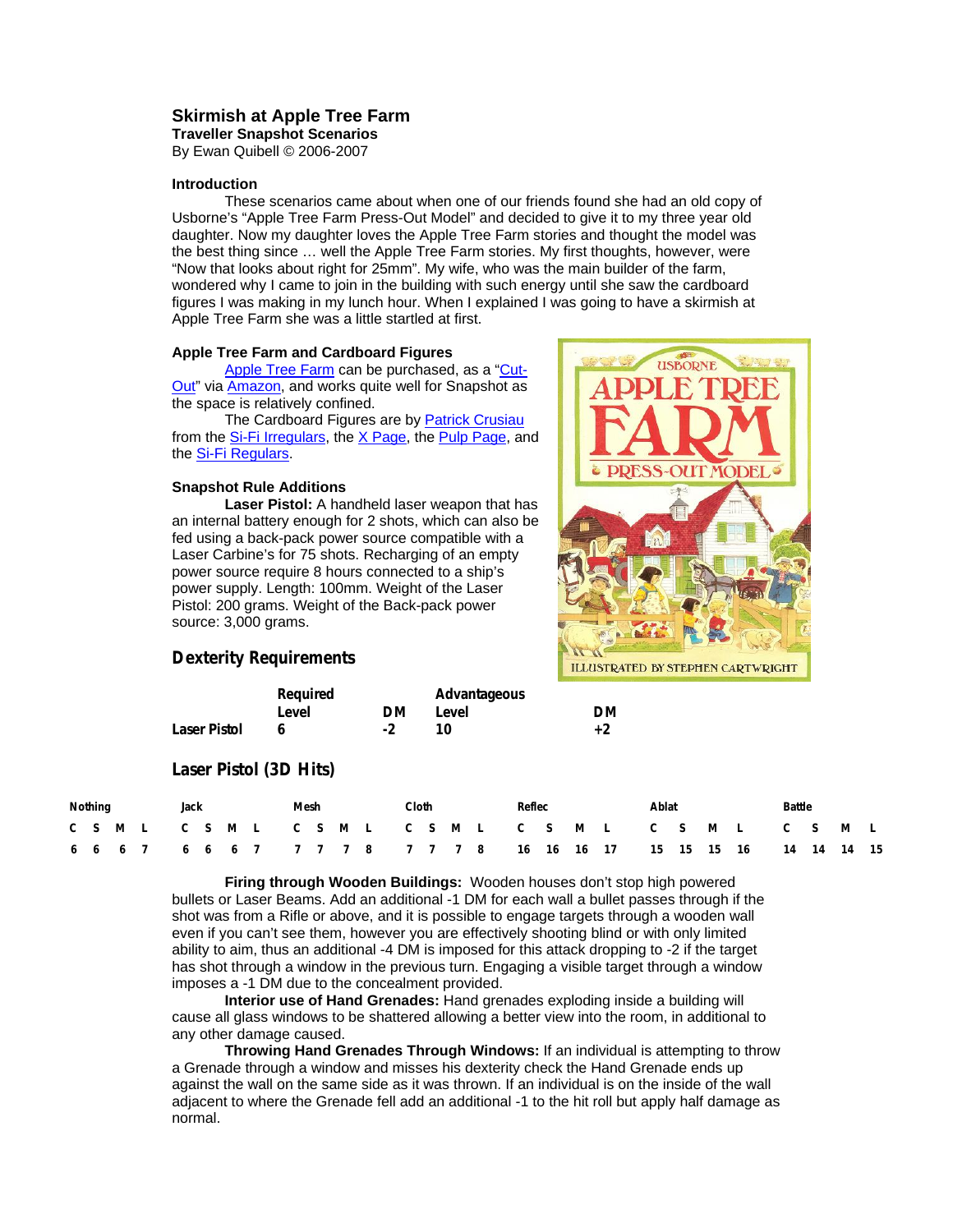**Brick Buildings:** Only the Cow Shed and the Pig Pen are brick buildings and thus offer any substantial cover. Brick walls can be treated similar to Starship Interior Wall, although only taking 50 points of damage to make a large enough hole for a person to walk through. Wooden Doors can be forced in a similar manner to Starship Sliding Doors.

#### **The Playing Area and Scale**

 Snapshot uses the standard 1 action point is 1.5 meters, and 1.5 meters in 25mm scale is approximately 2cm. It's actually 21mm, but as the farm isn't to scale and I was more concerned about game play 2cm was good enough for me. Thus Close range is within 2cm, Short is within 4cm, and Medium is within 66cm. The farm yard isn't big enough to have long range and line of site. Shots and movement were conducted using a tape measure.

 For those times that characters were in the house I put together a simple plan of the farm house, with two rooms downstairs and two rooms upstairs. I discounted the attic from play.

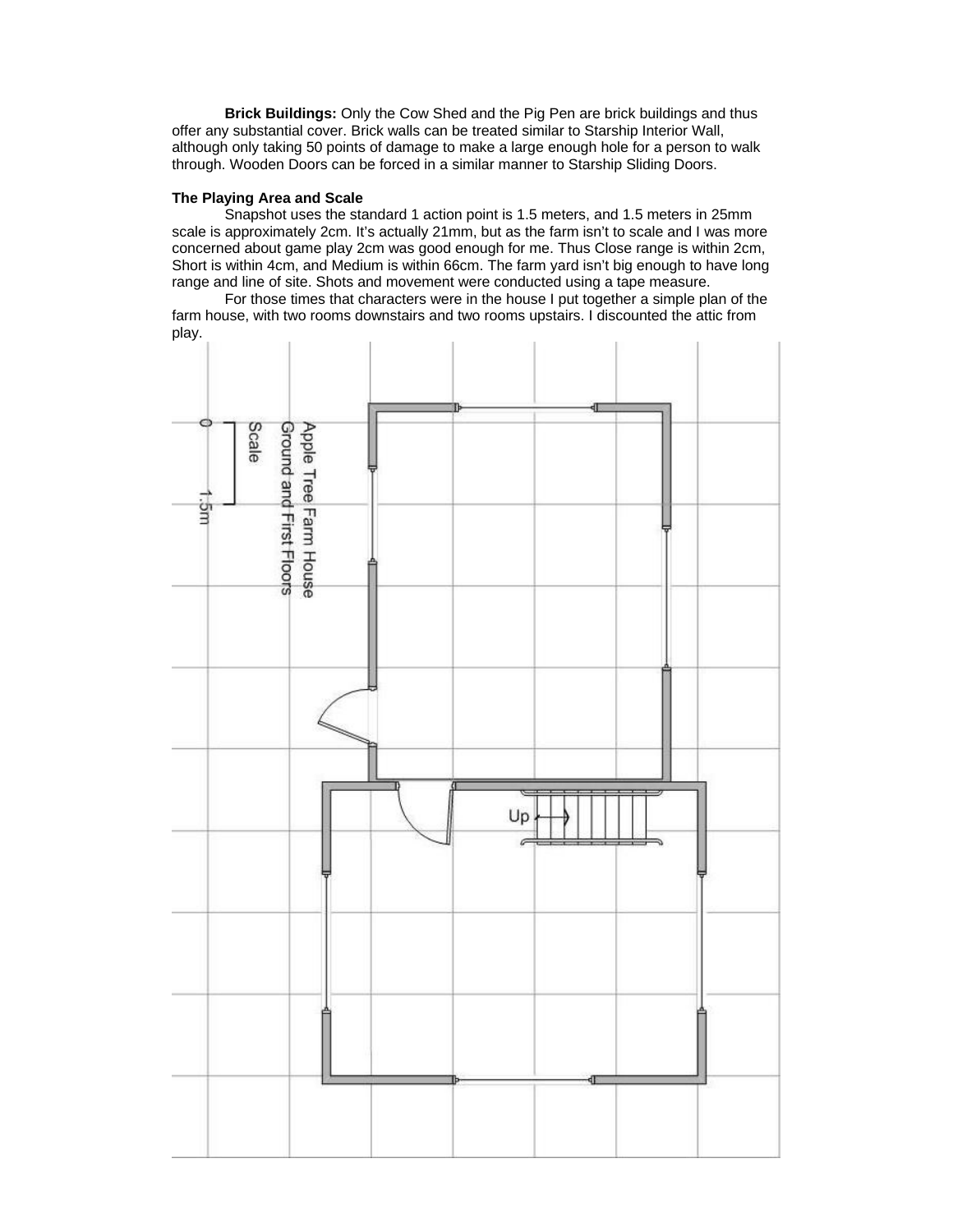#### **The Combatants**

 The following characters and NPCs were been pregenerated using the character generation sequences in Book 1: Characters and Combat, Supplement 4: Citizens of the Imperium and Alien Module 8: Darrians (Initial Character Generation).

#### **A Player Character Party**



Marine Force Commander 898873 Age 26 2 Terms Computer-2, Cutlass-2, Revolver-1, Rifle-1, Tactics-1 Traveller's Aid Society, Auto Rifle Merchant Captain **395AA7** Age 34 4 Terms Pilot-3, Steward-2, Admin-1, Electronics-1, Engineering-1, JoT-1, Mechanical-1, Navigation-1, Revolver-1, Vacc Suit-1 40 year old Free Trader, Revolver Rouge **799953** Age 26 2 Terms Air/Raft-1, Auto Pistol-1, Bribary-1, Demolition-1, Forgary-1, Streetwise-1 Auto Pistol Army Major 6A7977 Age 26 2 Terms **Cr 20,000** Rifle-2, Admin-1, Computer-1, Electronics-1, Leader-1, Mechanical-1, SMG-1, Wheeled Vehical-1 Advanced Combat Rifle Darrian Navy Lieutenant 394AA6 Age 22 1 Term Laser Pistol-2, Admin-1, Medical-1, Navigation-1 Laser Pistol and Power Pack Scout 877984 Age 34 4 Terms Cr 50,000 Gunnary-2, Engineering-2, Electronics-1, JoT-1, Mechanical-1, Pilot-1, SMG-1, Vacc Suit-1 SMG **Nobel and Entourage**  Nobel Marquise 6887CD Age 34 4 Terms Cr 100,000 Auto Pistol-1, Bribary-1, Carousing-1, Engineering-1, Leader-1, Navigation-1 Auto Pistol, Traveller's Aid Society, Yacht Other 1 C89AA9 Age 22 1 Term Auto Pistol-1, Forgery-1 Auto Pistol



| <b>Auto Pistol</b>                                                   |        |        |
|----------------------------------------------------------------------|--------|--------|
| Other 2<br>1 Term<br>Auto Pistol-1, Brawling-1<br><b>Auto Pistol</b> | 678876 | Age 22 |
| Other 3<br>1 Term<br>Auto Pistol-1, Mechanical-1                     | 67B698 | Age 22 |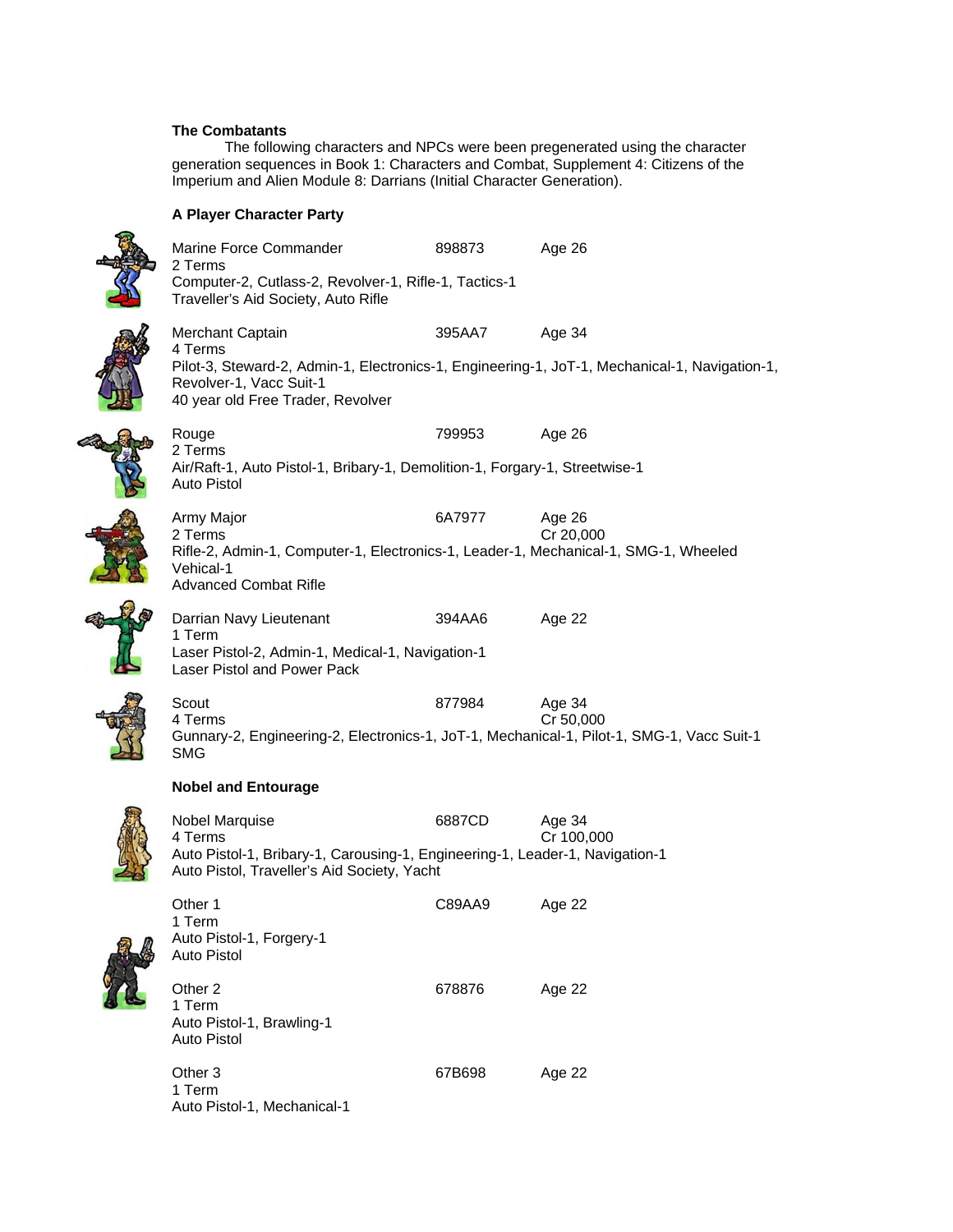#### Auto Pistol

| Other 4<br>1 Term<br>Auto Pistol-1, Blade-1<br><b>Auto Pistol</b>                                  | 777259 | Age 22 |
|----------------------------------------------------------------------------------------------------|--------|--------|
| <b>Army Squads</b>                                                                                 |        |        |
| Army Lieutenant<br>1 Term<br>Air/Raft-1, Auto-Pistol-1, Foil-1, Rifle-1, SMG-1<br>Auto Pistol, SMG | 677B77 | Age 22 |
| Army 1<br>1 Term<br>ATV-1, Forward Observer-1, Rife-1<br>Auto Rifle                                | 54B7A7 | Age 22 |
| Army 2<br>1 Term<br>Electronics-1, Mechanical-1, Rifle-1<br>Auto Rifle                             | 467934 | Age 22 |
| Army 3<br>1 Term<br>Blade-1, Gambling-1, Rifle-1<br>Auto Rifle                                     | 88A637 | Age 22 |
| Army 4<br>1 Term<br>Blade-1, Gambling-1, Rifle-1<br>Auto Rifle                                     | 996687 | Age 22 |
| Army 5<br>1 Term<br>Forward Observer-1, Rifle-2<br>Auto Rifle                                      | 98A984 | Age 22 |
| Army 6<br>1 Term<br>ATV-1, Blade-1, Rifle-1<br><b>Auto Rifle</b>                                   | 66A997 | Age 22 |

#### **Scenarios**

 Apple Tree farm lends itself to a variety of situations, although works best when the combatants enter the playing area on foot and without any type of support.

#### **Collection**

 On Heya B687745-5 in the Regina subsector the PCs have been tasked with picking up a holo disk of information that has been hidden at Apple Tree Farm, and then delivering it to their Patron.

 The information contained on the disk contains footage of the Hayan government's handling of the outback rebellion and they are willing to go to great lengths to retrieve it. The government recently found out from captured rebels that it is hidden at Apple Tree Farm and they have dispatched a squad to retrieve it.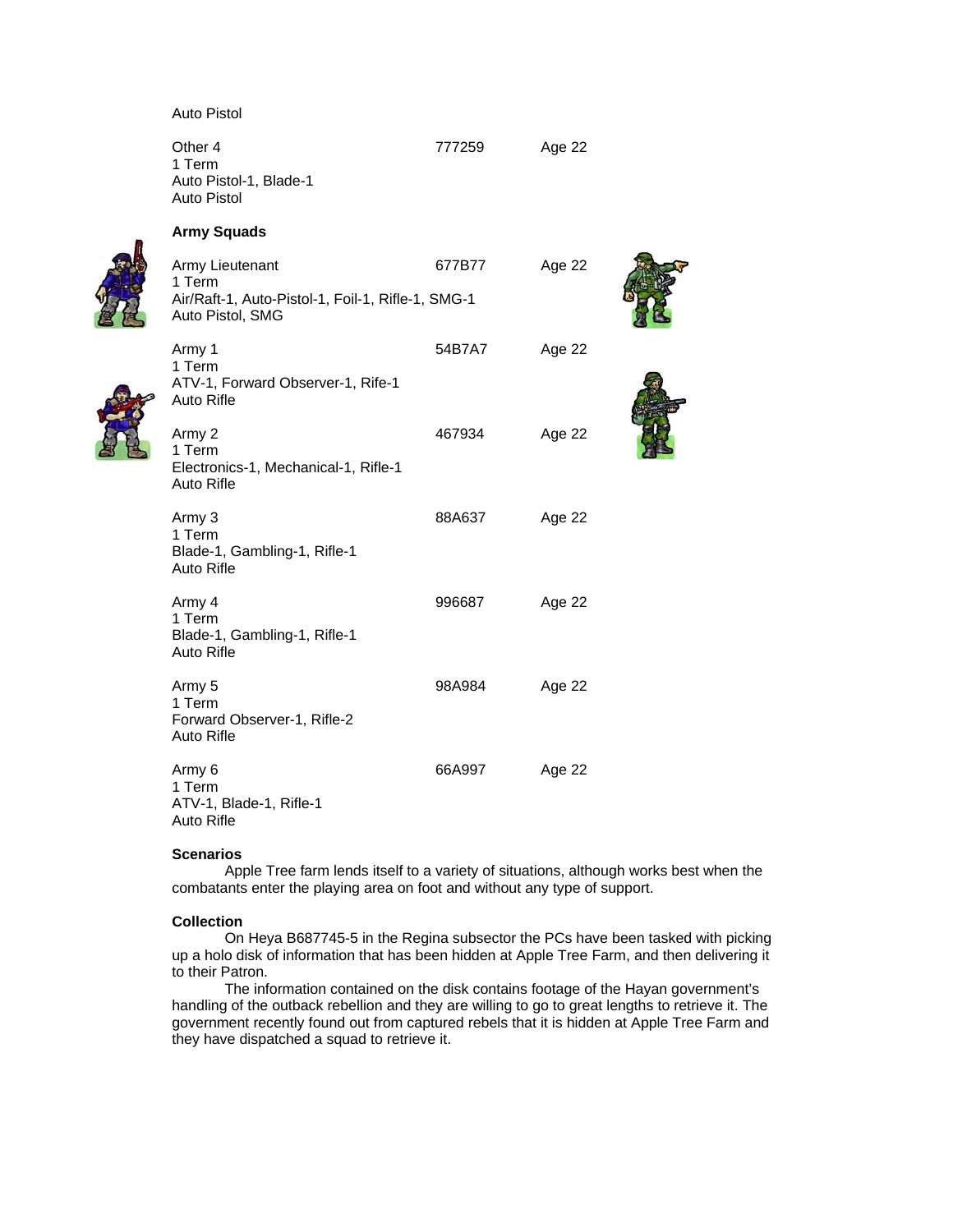**Situation:** Unknown to the PCs, who enter by the main gate, the holo disk is hidden in the Tool Shed, and they only have 8 rounds before a Heyan Army Patrol of six soldiers and a Lieutenant enter between the Barn and the Hen House. Both sides should not be expecting the other and whoever

encounters the other first will have a round in which to engage before the other side can return fire.

**Victory:** The PCs win if they find and retrieve the holo disk and kill all the Heyan Army Patrol. The PCs wins a marginal victory if at least one PC finds and retrieves the holo disk and makes it back out the main gate with it. The Heyan player wins if they kill all the PCs, and scores a marginal victory if they stop the holo disk from leaving Apple Tree Farm.



**Options:** The following options may be used to add variety to the scenario after playing it several times.

 1. Allow multiple players on the PCs team each manipulating one or more characters. Communications between the PCs is achieved by small limited range hand held communication devices that take 1 action point to accept or start a conversation, and are not possible to use with a two handed weapon.

2. The Heyan Squad have Cloth Armour

#### **Safe House**

 On Ruie C776977-7 in the Regina subsector an Imperial Marquise and his four agents are hiding out in Apple Tree Farm, an Imperial Safe House in Nebelthorn. Having finished undertaking espionage activities the Marquise and his entourage are awaiting pick up by an Air/Raft before heading off planet.

 A Nebelthorn Army patrol of four troopers, and a Lieutenant, are responding to a report of suspicious activity at the normally empty Apple Tree Farm.

**The Situation:** The Marquise and his agents are holed up in the farm house awaiting pick up when the Nebelthorn Army Patrol enters via the gate next to the barn. The patrol isn't expecting anything out of the ordinary so is not up to fighting readiness. The Marquise and his team will have one round of combat before the Nebelthorn Army will return fire. If the Marquise and his team don't open fire the Nebelthorn Army Patrol can not engage until they enter the farm house and discover the occupants. As soon as a member of the parrot enters the farm house they can raise the alarm. It will be 10 minutes before the Air/Raft will arrive, which will land between the Tool Shed and the Hay Barn. The Imperials will fight to the death in order that the information that they discovered will not fall into Nebelthorn hands.

**Victory:** The Nebelthorn player wins when they have killed or rendered unconscious all the Imperial team members. The Nebelthorn player scores a marginal victory if the Imperials leave an unconscious team member behind. The Imperial player wins a marginal victory if at least one Imperial escapes and every other team member left behind is dead. The Imperial player wins if all team members escape on the Air/Raft, or if they kill all the Nebelthorn Army Patrol.

**Options:** The following options may be used to provide variety after this scenario has been played several times:

 1. Allow multiple players, each one running one or more characters. The Nebelthorn Army Patrol does not have individual radios for communications, while the Imperial Team does. Hand signals (or shouting) must be used to communicate via line of site between the Nebelthorn players.

 2. The Nebelthorn Army Patrol is wearing Cloth Armour, and are expecting there to be armed resistance.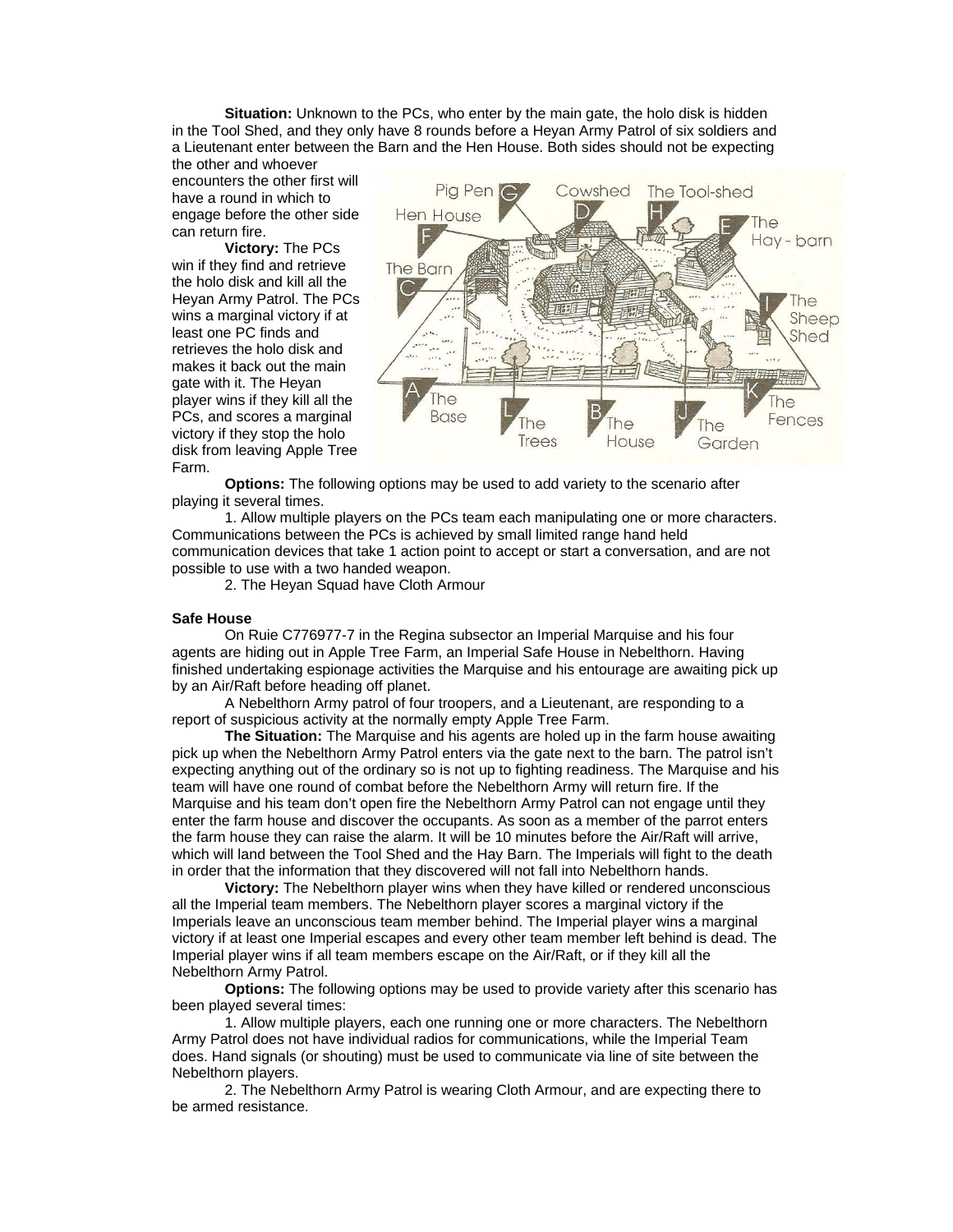3. The Imperial Team have zero effective weight high tech suits effective as Cloth Armour, and the Nebelthorn Army Patrol each have a Hand Grenade.

 4. The Imperials suspect that there will be a Nebelthorn Patrol, and can be set-up to ambush them, while each Nebelthorn Patrol member has a Hand Grenade.

#### **Boarder Skirmish**

 On Ruie C776977-7 in the Regina subsector Apple Tree Farm lies abandoned on the boarder between Nebelthorn and The Comors Union. A six soldier squad from the Comors Union Army and a Lieutenant to lead them are currently resting in the farm house having been patrolling for the last four days.

**The Situation:** The Comors find themselves in a slightly difficult situation as Apple Tree Farm is just inside what the Nebelthorn claim is as their territory, and their position gets worse as a Nebelthorn Army squad enters between the cow shed and the tool shed. The squad consists of six soldiers and a Lieutenant. The Nebelthorns aren't expecting any trouble but they are only on their first day of patrolling so are fresh and alert. The Comors have one round of fire before the Nebelthorns react. If they are not fired upon the Nebelthorns will not engage until one of their number enters the farm house and raises the alarm about the Comors' presence.

**Victory:** The Nebelthorn player wins if they have killed or rendered unconscious all the Comors, and at least one is alive for propaganda purposes, and scores a marginal victory if all the Comors are killed. The Comors win a marginal victory if at least one of them escapes and all others are dead and they win if all the Nebelthorns are dead or all of them escape.

**Options:** Use the following options to add variety once the scenario has been played a number of times:

 1. Allow multiple players, each one running one or more characters. Communications between the squads is achieved by small limited range hand held communication devices that take 1 action point to accept or start a conversation, and are not possible to use with a two handed weapon.

2. The Nebelthorn Army Patrol is wearing Cloth Armour.

 3. The Comors have Cloth Armour, and each of the Nebelthorns have a Hand Grenade.

#### **Set-up**

 On Kinorb A663659-5 in the Regina subsector Apple Tree Farm is a government agricultural research facility researching higher technological level farming techniques applied to the Kinorb climate. Currently funding had been limited and the facility has been closed for a number of months. The Megacorporation SuSAG has just taken over the farm on a twelve month contract in order to show positive results to the Technocrats of Kinorb in new farming methods.

 The PCs have been sent to Apple Tree Farm by their Patron in order to retrieve data on the last results the Technocrats achieved before closing the facility.

**The Situation:** The PCs' patron knows that the party has gained information detrimental to him on their last assignment, and wants them eliminated. Knowing that SuSAG has taken over the farm he has sent the party in on what he hopes will be their last mission. SuSAG have stationed their initial personnel at the facility that consists of the Marquise and his four researchers, along with a security specialist (the Army Lieutenant). The PCs have been told that the facility is empty so the SuSAG team will have one round of combat before the PCs can return fire. If the PCs are not fired upon they can not engage until at least one of them has entered the farm house and raised the alarm. The PCs will enter from the main gate in front of the farm house.

**Victory:** The PCs win if they all make it out of the gate alive or they kill or render unconscious all of the SuSAG team, and score a marginal victory if at least one of them makes it out alive. The SuSAG team win if they repel, kill or render unconscious all the PCs with no losses, and score a marginal victory if the repel, kill or render unconscious the PCs and at least one SuSAG member is alive.

**Options:** The options below can add variety after this scenario has been played several times:

 1. Allow multiple players on the PCs team each manipulating one or more characters. Communications between the PCs is achieved by small limited range hand held